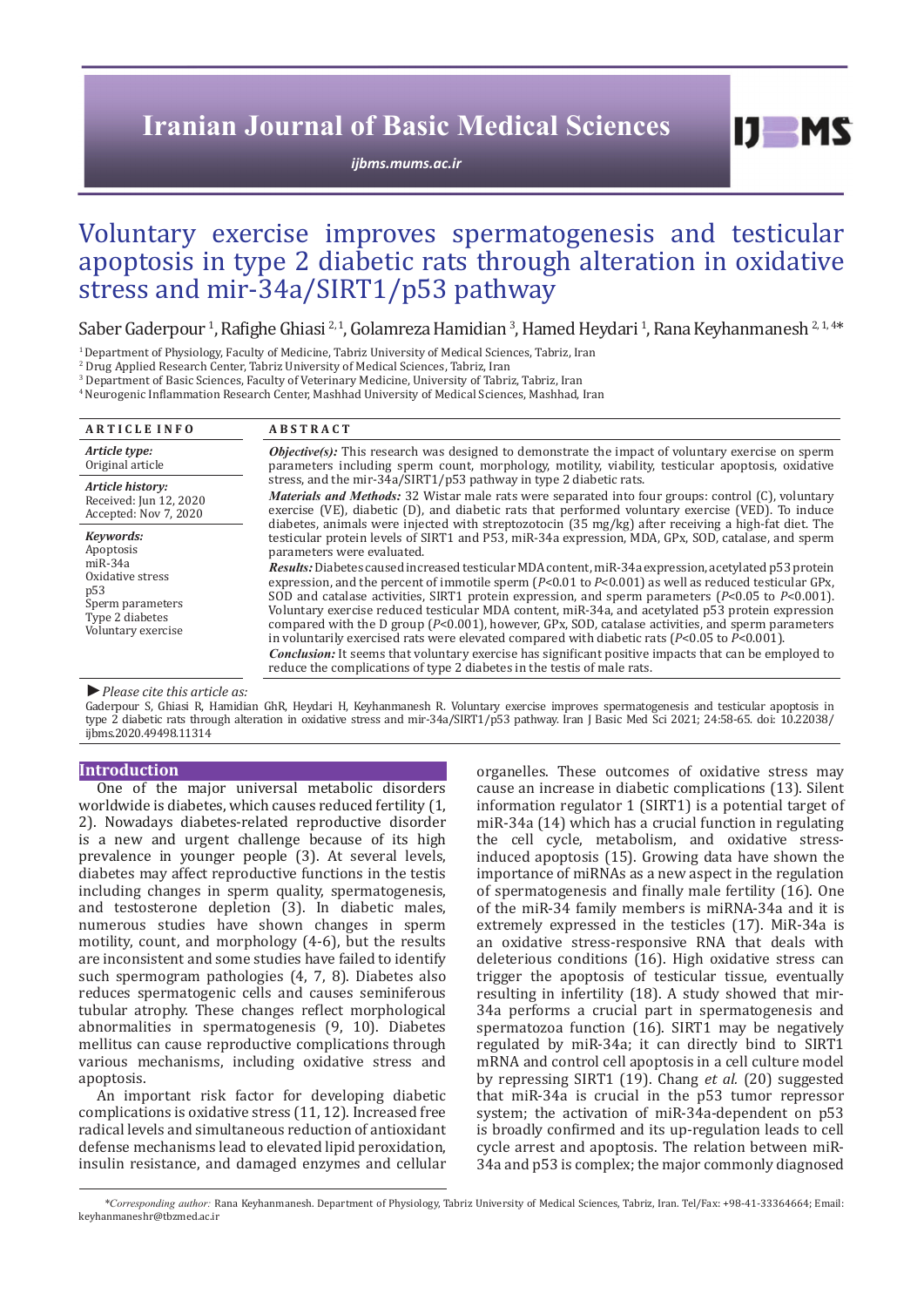pathway is the SIRT1-dependent pathway (14, 21-23). The researchers confirmed that miR-34a is elevated in diabetes and miR-34a knockdown inhibits pancreatic β cell apoptosis and thus preserves the number of β cells (24, 25).

Currently, several medications for lowering blood glucose levels are utilized to manage and treat diabetes, which can have negative impacts on different organs. An investigation showed that using sulfonylureas can lead to beta-cell apoptosis and long-term treatment failure (26). Moreover, researchers reported that glibenclamide and metformin can reduce the antioxidant status of testicles, which leads to testicular impairment and diminished sperm count and motility (27).

To reduce these side effects, researchers have tried to employ alternative treatments for controlling diabetic complications. Several studies on physical exercise training, firmly support its effectiveness to prevent and manage diabetes (28). Exercise improves insulin sensitivity in individuals and reduces the risk of developing type 2 diabetes mellitus in animals (29, 30). Since forced-exercise models are stressful, they may be problematic, which implies that voluntary exercise can be a more useful model (31). So, this research is proposed to investigate the impact of voluntary exercise in male type 2 diabetic rats on sperm parameters, testicular tissue oxidative stress, apoptosis, and expression levels of SIRT1, P53, and mir-34a.

# **Materials and Methods**

# *Animals and study design*

Thirty-two Wistar male rats (200–220 g) were acquired from the Laboratory Animal House of Tabriz University of Medical Sciences. Rats were kept in standard circumstances (lights on from 8.00 am to 8.00 pm,  $22\pm2$  °C) and had open access to food and fresh water for 15 weeks. All of the procedures were authorized by the Animal Care Committee of Tabriz University of Medical Sciences (IR.TBZMED.VCR. REC.1397.127). Rats were randomly separated into four groups (n=8): healthy control (C), voluntary exercise (VE), diabetic (D), and diabetic rats treated by voluntary exercise (VED).

### *Induction of type 2 diabetes*

Rats in D and VED groups received a high-fat diet (HFD) regimen containing 48% carbohydrates, 20% protein, and 22% fat for 4 weeks (31). After the dietary regime, a low dose of streptozotocin (35 mg/kg, Sigma-Aldrich, St. Louis, MO, USA) was injected intraperitoneally (32). Five days later, rats with fasting glucose of greater than 250 mg/dl were regarded as diabetic (33).

### *Voluntary exercise*

In the voluntary exercise group, animals were separately kept in a stainless-steel cage (Tajhiz Gostar, Tehran, Iran) and permitted to have open access to the wheel 24 hr a day for 10 weeks. Animals were exercised based on their physiological threshold for normal activity. This voluntary exercise was acknowledged as a mild-to-moderate exercise (34). The running distance was monitored daily by a sensor placed on each running wheel. Animals with running intervals less than  $\sim$ 2000 meters per 24 hr were omitted before statistical analysis (28). Furthermore, daily running distances of rats in

the VED group were assessed separately for 10 weeks after diabetes confirmation. The sedentary animals were maintained in regular cages for equal time without running wheels.

# *Anesthesia method and tissue sampling*

All rats were anesthetized after 15 weeks by intraperitoneal injection of ketamine (50 mg/kg) and xylazine (5 mg/kg). After sacrificing the rats, left testicles and epididymis were immediately removed and washed with cold saline normal and kept at -80 °C for determination of SIRT1 and P53 protein levels, miR-34a expression level, and oxidative stress. The right testicles were fixed in a neutral formalin buffer (10%) for apoptosis analysis. Finally, animals were euthanized by decapitation.

## *Western blotting*

The upper part of the frozen left testis was homogenized in ice-cold RIPA lysis buffer and centrifuged at 14,000rpm for 10 min at 4  $\degree$ C. Supernatants were assembled, kept at −80 °C, and finally, the concentration of proteins was calculated via Bradford's procedure. The cell lysates (50 µg protein/lane), isolated via sodium dodecyl sulfate-polyacrylamide gel electrophoresis (SDS-PAGE) were loaded and transferred on the polyvinylidenedifluoride (PVDF) membranes (Millipore, Billerica, MA, USA). The membranes were incubated via primitive antibodies overnight at 4 °C with Goat Anti-Rabbit IgG (H+L) Cross-Adsorbed Secondary Antibody, Alexa Fluor 594 (R37117) and immersed in ECL Plus Western Blotting detection reagent and displayed on Hyperfilm ECL (both from Amersham, Piscataway, NJ, USA). The band's intensity was calculated using Lab Works 4.5 software (UVP, Upland, CA, USA). The primary antibodies used for Western blotting were β-actin (sc-47778), Sirt1 (sc-74465) (Santa Cruz Biotechnology, Inc.), and Acetyl-p53 (Lys382) Antibody (Cell Signaling Technology, #2525) (35).

### *Quantitative real-time PCR analysis*

The TRIzol Reagent (Invitrogen, Paisley, UK) was utilized to extract total RNA. Total RNA concentrations of samples were quantified using spectrophotometry and after that carefully modified to a concentration of 0.5 μg/ml. Finally, cDNAs were reverse-transcribed from total RNA in a total amount of 20 μl comprising 5 μg total extracted RNA via a commercial kit (Thermo Scientific, Waltham, MA, USA). The sequences of the primers used are shown in Table1.

The β-actin was employed as inner control. Quantitative real-time PCRs were performed in 48-well plates within capacities of 20 μl comprising 1 μl cDNA, 2 μl of the mix of reverse and forward primers, 7 μl deionized water, and 10 μl SYBER GREEN PCR master mix. One-step RT-PCR was performed in the Applied Biosystems 7500 Fast Real-Time PCR System (Applied Biosystems Deutschland GmbH, Darmstadt, Germany). We processed terms of cycling and melting in the following ways: one cycle for 10 min at 95 °C, followed by 40 cycles for 15 sec at 95 °C, for 30 sec at 58 °C, and 30 sec at 72 °C, and a last extension step (melt curve step) for 15 sec at 95 °C, for 60 sec at 60 °C, and 15 sec at 95 °C. Finally, quantitation was assessed through the Pfaffl procedure expressed as ratios (2<sup>-∆∆Ct</sup> target: 2<sup>-∆∆Ct</sup> reference) (36).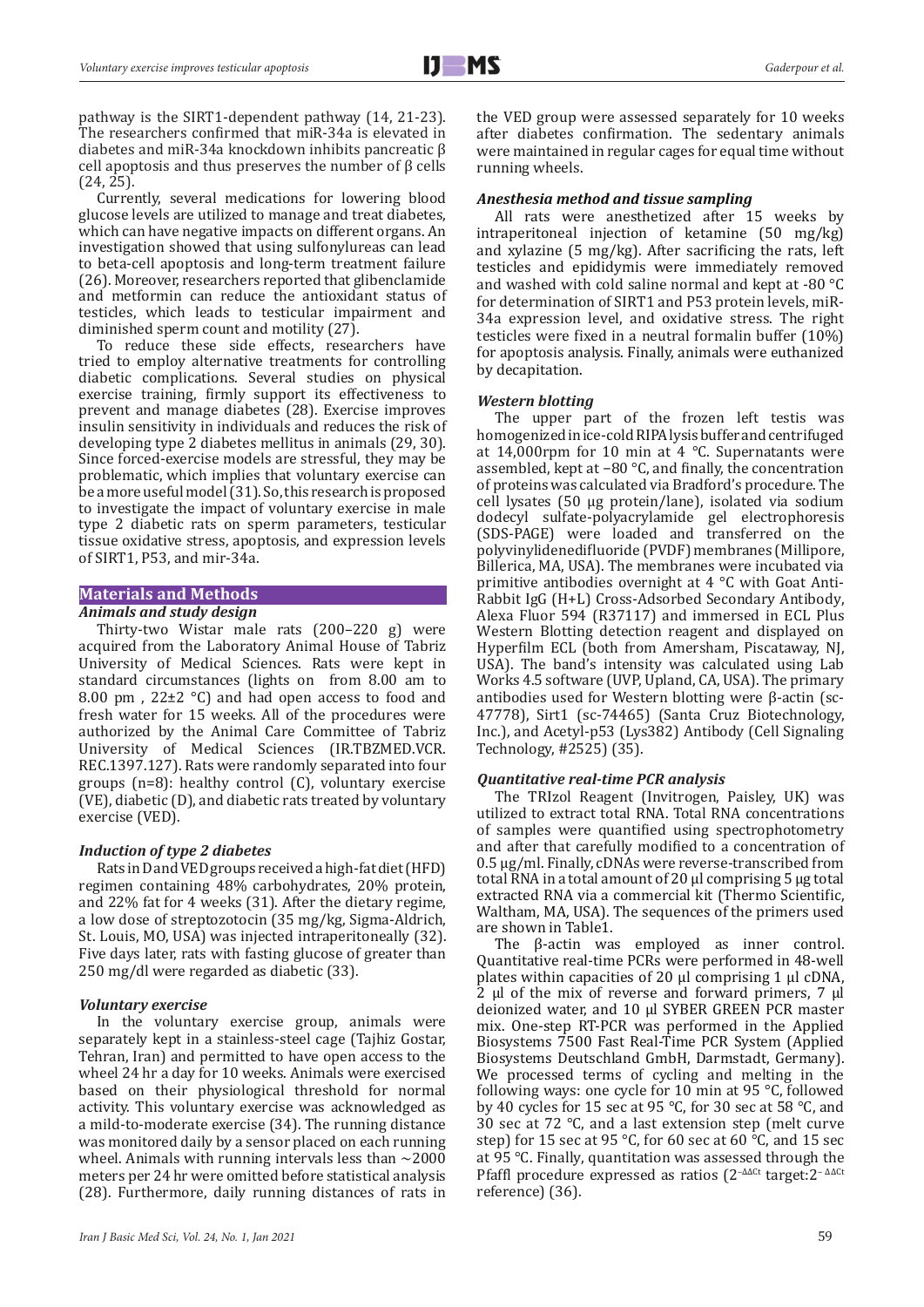**Table 1.** The sequences of primers utilized for the expressions of genes

| Gene              | Forward primer                          | Reverse primer                          |  |
|-------------------|-----------------------------------------|-----------------------------------------|--|
| B-Actin           | 5 <sup>'</sup> -AAATCTGGCACCACACCTTC-3' | 5 <sup>'</sup> -CCATCTCTTGCTCGAAGTCC-3' |  |
| SIRT <sub>1</sub> | 5'-GTGAGAAAATGCTGGCCTAA-3'              | 5'-CTGCCACAGGAACTAGAGGA-3'              |  |
| P53               | 5'-TGCTGAGTATCTGGACGACA-3'              | 5'-AAACACGAACCTCAAAGCTG -3'             |  |

# *Testicular oxidative stress*

The lower part of the frozen left testis was used for evaluation of testicular oxidative stress. The lipid peroxidation levels were measured and shown by the amount of malondialdehyde (MDA). To provide a solution of TBA-TCA-HCL, 375 mg of thiobarbituric acid (TBA) was solved in 2 ml of hydrochloric acid (HCL) and added to 100 ml of 15% TCA. 50 °C water bathing was utilized for the complete dissolution of sediment. The weight of tissue was measured, then it was homogenized with a potassium chloride 5.1% solution to get a 10% homogenized mix. Afterward, 1 ml of the homogenized mixture was mixed in 2 ml of the TBA-TCA-HCL solution and heated for 45 min in boiling water. After it cooled down, it was centrifuged for 10 min at 3500 rpm. The absorption was read using a spectrophotometer at 535 nm and finally, MDA content was presented as nmol/mg tissue protein. Superoxide dismutase (SOD), catalase (CAT) and Glutathione peroxidase (GPx) activities in the testis were assayed in accordance with the protocols of the kits used (Zellbio GmbH kits, Germany) (37).

# *Apoptosis assay*

Five-micrometer slides were deparaffinized and rehydrated. After that, they was rinsed three times by a nuclease-free phosphate buffer. POD *in situ* cell death detection kit (Roche, Germany) was used for identification of apoptotic cells in seminiferous tubules. All testicular tissue slides were pretreated via  $0.3\%$  H<sub>2</sub>O<sub>2</sub>. in methanol for 30 min at 25 °C. Before the enzymatic labeling, the slides were incubated in PBS with 20 μg/ ml proteinase K (Roche, Germany) at 37 °C for 15 min. The sections were treated in a damp and dark chamber by 50 μl of TUNEL reaction mixture at 37 °C for 60 min, then the sections were hybridized in POD for 30 min and dyed by 3-3'-diaminobenzidine (DAB) for 15 min. In the final step, slides were counterstained by hematoxylin. Apoptotic cells were identified under a light microscope filtered by blue light as dark brown nucleus. Tagged germ cells were investigated for each rat in 20 tubules and cellular apoptotic index was demonstrated as the percent of tubules that had at least a TUNEL-positive cell. Also, the percent of TUNEL-positive cells in 100 tubules was demonstrated as tubular apoptotic index (38).

# *Evaluation of sperm parameters*

The epididymis of each rat was removed from the right testis and minced in 5 ml Ham's F10 medium and then put in the incubator at 37 °C with 5%  $CO<sub>2</sub>$  for 30 min and removed 100 μl of this solution and dissolved in 900 μl Ham's F10. A drop of the new solution was blended completely and added to the Neubauer chamber. We conducted the sperm count based on the standard protocol in 5 squares of 0.1 cm<sup>2</sup> each, excluding the central zone. The total count was multiplied via a correction factor,  $5\times10^{6}$  (39-40).

# *Statistical analysis*

Data were analyzed via the SPSS version 20 statistical software package (IBM Company, SPSS Inc.). All findings were displayed as Mean±SEM. One-way ANOVA followed by Tukey's *post hoc* analysis was conducted for all variables. A *P*-value of lower than 0.05 was considered significant.

## **Results**

### *Testicular oxidative stress*

The findings indicated that MDA concentration was increased in D and VED groups compared with controls (*P*<0.001 to *P*<0.05). Voluntary exercise in the VED group significantly reduced the MDA levels in comparison with the D group (*P*<0.001, Figure 1a).

The findings revealed that the levels of testicular GPx, SOD, and catalase activities in the D group were notably lesser than controls (*P*<0.001 to *P*<0.01). The levels of GPx, SOD, and catalase activities in the VED group increased considerably compared with the D group (*P*<0.001 to *P*<0.05), however, the levels of GPx and SOD activities in the VED group were notably lower than controls (*P*<0.001, Figures 1b, c, and d).

## *miR-34a/SIRT1/p53 signaling pathway*

The findings indicated that testicular miR-34a



**Figure 1.** Testicular (a) malondialdehyde (MDA) content (nmol/mg protein), (b) Glutathione peroxidase (GPX) activity (U/mg protein), (c) Superoxide dismutase (SOD) activity (U/mg protein) and (d) catalase activity (IU/mg protein) of control (C), voluntary exercise (VE), diabetic (D) and voluntary exercise diabetic (VED) groups. Data are presented as Mean±SEM (n=8). Comparisons were done by oneway ANOVA followed by Tukey's post hoc test. Statistical differences between control and different groups: \*; *P*<0.05, \*\*; *P*<0.01, \*\*\*; *P*<0.001, statistical differences between diabetic and different groups: #; *P*<0.05, ###; *P*<0.001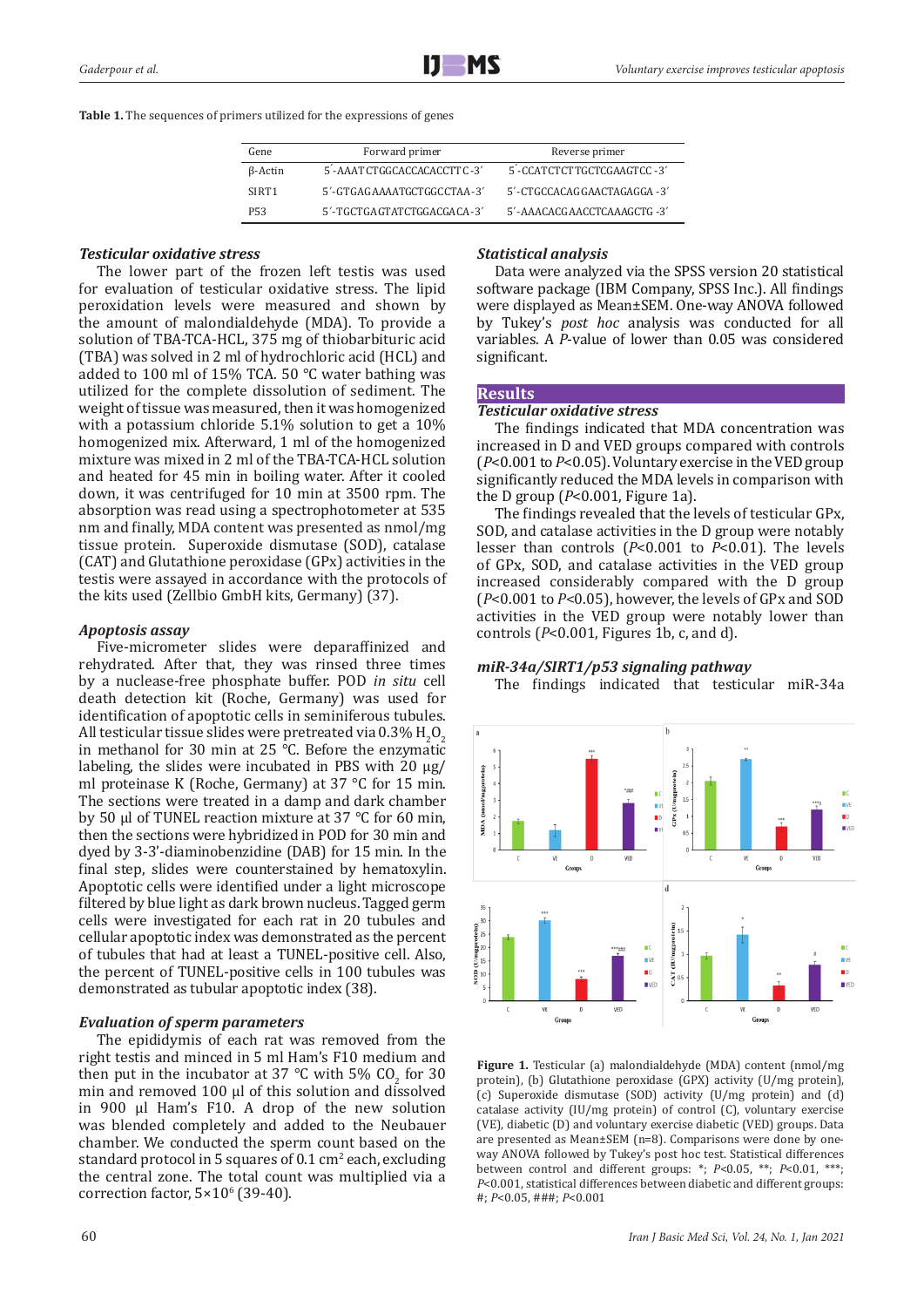

**Figure 2.** Testicular expression of miR-34a (a) and protein levels of Silent information regulator 1 (SIRT1) (b) and Ac-p53 (c) and their immunoblotting in control (C), voluntary exercise (VE), diabetic (D), and voluntary exercise diabetic (VED) groups. Data are presented as Mean±SEM (n= 8). Comparisons were done by one-way ANOVA followed by Tukey's post hoc test. Statistical differences between control and different groups: \*; *P*<0.05, \*\*; *P*<0.01, \*\*\*; *P*<0.001, statistical differences between diabetic and different groups: ##; *P*<0.01, ###; *P*<0.001

expression raised in D and VED groups compared with controls (*P*<0.001), and voluntary exercise could reduce the expression of miR-34a in the VED group compared with diabetic rats (P<0.001, Figure 2a). SIRT1 protein expression in the testis of rats in the VE group as well as diabetic animals in D and VED groups remarkably reduced in comparison with controls (*P*<0.001 to *P*<0.05). There was no remarkable difference between testicular SIRT1 protein expression of D and VED groups (Figure 2b). There was significant elevation of acetylated p53 protein expression in diabetic rats in D and VED groups compared with controls (*P*<0.001 to *P*<0.01), however, voluntary exercise in the VE group could diminish the acetylated p53 protein expression in comparison with controls (*P*<0.001). The acetylated p53 protein expression in the VED group was notably



**Figure 3.** Photomicrographs of TUNEL test in the testicles of control (C), voluntary exercise (VE), diabetic (D), and voluntary exercise diabetic (VED) groups. The TUNEL-positive cells (apoptotic) display dark nuclei and TUNEL-negative cells (normal) display blue nuclei. (TUNEL immunohistochemistry staining, ×400)

# lower than the D group (*P*<0.01, Figure 2c). *Apoptosis assay*

As shown in Figures 3 and 4, the cellular apoptotic index, the percent of tubules that have at least one TUNEL-positive cell, was increased in D and VED groups in comparison with controls (*P*<0.001). There was remarkable decline in the VED group compared with the D group (*P*<0.001). Moreover, tubular apoptotic index, the percent of TUNEL-positive cells per one hundred tubules, was remarkably enhanced in D and VED groups in comparison with controls (*P*<0.001). Voluntary exercise in the VED group caused a notable decrease against the D group (*P*<0.001).

# *The sperm parameters*

The findings showed that diabetes could reduce the total count, normal morphology, and viability of sperms compared with controls (*P*<0.001). Voluntary exercise in the VED group notably enhanced all parameters in comparison with the D group (*P*<0.001), however, sperm viability and normal morphology in this group were considerably lower than in the C group (*P*<0.001).



**Figure 4.** (A) cellular apoptosis index (%) and (B) tubular apoptosis index (%) in control (C), voluntary exercise (VE), diabetic (D) and voluntary exercise diabetic (VED) groups. Data are presented as Mean±SEM (n= 8). Comparisons were done by one-way ANOVA followed by Tukey's post hoc test. Statistical differences between control and different groups: \*\*\*; *P*<0.001, statistical differences between diabetic and different groups: ###; *P*<0.001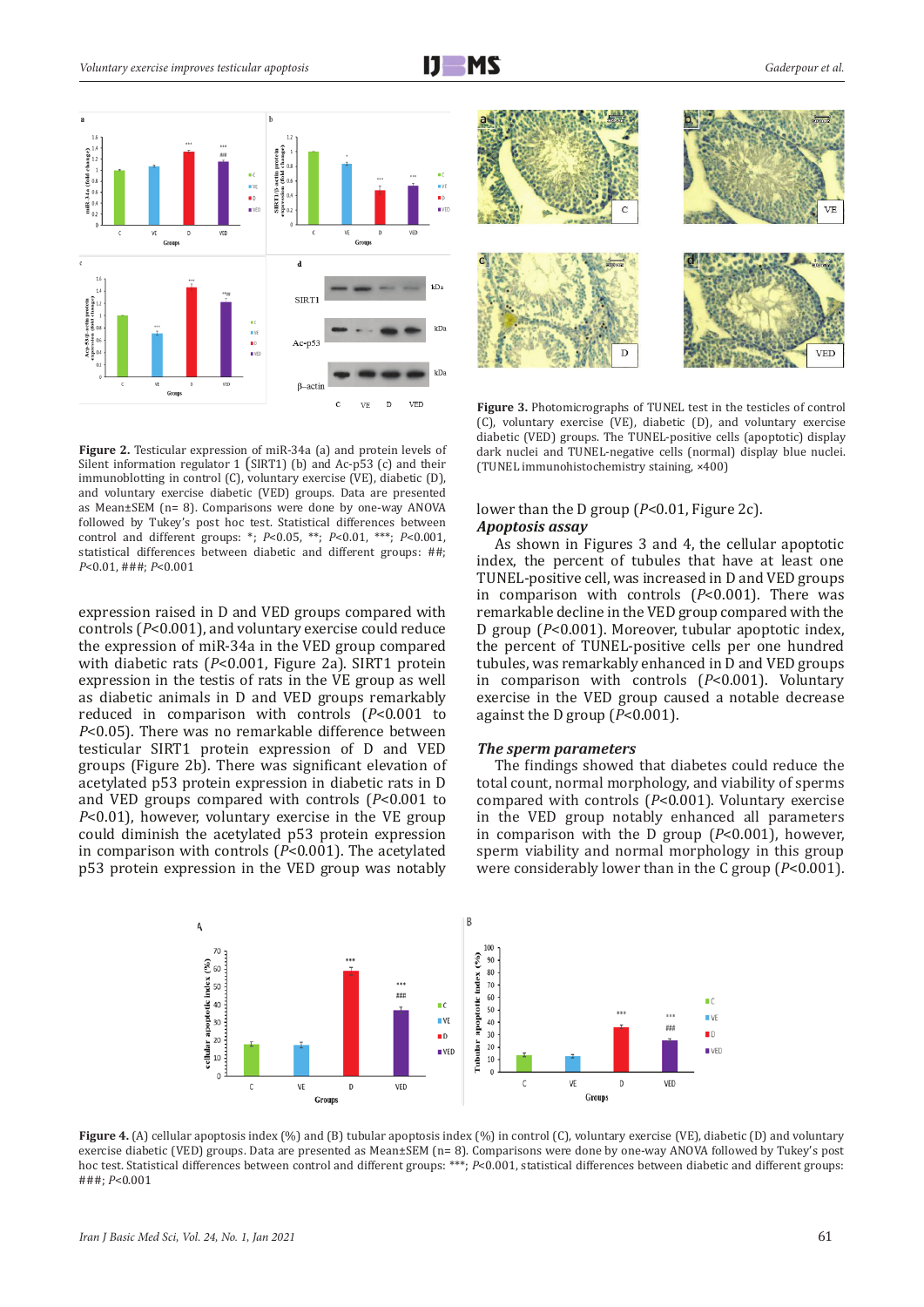**Table 2.** Sperm parameters in control (C), voluntary exercise (VE), diabetic (D), and voluntary exercise diabetic (VED) groups

|                       | C                 | VF.               | D                     | VED.                                    |
|-----------------------|-------------------|-------------------|-----------------------|-----------------------------------------|
| Total count $(x106)$  | $44.80 \pm 3.421$ | $44.80 \pm 2.775$ | $24.40\pm3.362***$    | $39.60 \pm 1.673 \text{ \#} \text{ \#}$ |
| Viability (%)         | $80.20 \pm 2.387$ | $81.60 \pm 1.517$ | $41.00 \pm 2.121$ *** | $61.60\pm2.408***$ ###                  |
| Motility (%)          | 73.20±3.033       | $75.20 \pm 2.168$ | $33.20 \pm 1.924$ *** | $53.60 \pm 1.517$ ***###                |
| Normal morphology (%) | 71.40±2.608       | 74.40±2.608       | $34.40\pm2.966$ ***   | $55.60\pm3.782***$ ###                  |

Data are presented as Mean±SEM (n=8). Comparisons were done by one-way ANOVA followed by Tukey's post hoc test. Statistical differences between control and different groups: \*\*\*; *P*<0.001, statistical differences between diabetic and different groups: ###; *P*<0.001

**Table 3.** The sperm motility grade (%) in control (C), voluntary exercise (VE), diabetic (D), and voluntary exercise diabetic (VED) groups

|                           | C                 | VE                | D                     | <b>VED</b>             |
|---------------------------|-------------------|-------------------|-----------------------|------------------------|
| A (fast progressive)      | $42.60 \pm 2.510$ | $42.60 \pm 4.219$ | 21.80±3.347***        | 32.20±2.775***###      |
| B (slow progressive)      | $11.20 \pm 2.588$ | $11.60 \pm 1.673$ | $4.400 \pm 1.342$ *** | $11.00 \pm 1.581 \# 4$ |
| C (non-progressive)       | $13.60 \pm 3.130$ | $14.00 \pm 1.581$ | $3.400 \pm 1.140$ *** | $6.000 \pm 2.000$ ***  |
| D (motile in curved line) | $5.800 \pm 1.304$ | $7.000 \pm 1.225$ | $3.600 \pm 1.517$     | $5.500 \pm 0.5774$     |
| $B+D$                     | $17.00 \pm 2.915$ | $18.60 \pm 2.074$ | 8.000±1.732***        | $15.40\pm2.702\#$ ##   |
| E (immotile)              | 26.80±3.033       | 24.80±2.168       | 66.80±1.924***        | $46.40\pm1.517***$ ### |

Data are presented as Mean±SEM (n=8). Comparisons were done by one-way ANOVA followed by Tukey's post hoc test. Statistical differences between control and different groups: \*\*\*; *P*<0.001, statistical differences between diabetic and different groups: ###; *P*<0.001

The sperm motility in D and VED groups decreased remarkably compared with controls (*P*<0.001), however, the voluntary exercise caused an increment in this parameter compared with the diabetic group (*P*<0.001). Moreover, diabetes considerably enhanced the percentage of immotile sperm and diminished the percentage of fast, slow, and non-progressive sperms in the D group in comparison with controls (*P*<0.001). All sperm motility grades improved in the VED group compared with the D group, however, the fast, nonprogressive, and immotile sperms in the VED group were remarkably different from those of controls (*P*<0.001, Tables 2 and 3).

# **Discussion**

This study explored whether voluntary exercise could improve reproductive complications of diabetes in the rat testicles. Male fertility deficiency and sexual dysfunction caused by diabetes are two important clinical complications with inadequate treatment options (41).

We found that a high-fat diet-induced diabetes caused notable reduction in sperm parameters such as total count, normal morphology, motility, and viability. In the diabetic group, the number of fast, slow, and nonprogressive sperms significantly decreased, although the number of immotile sperm significantly increased. These results are in line with early reports (42-44). Voluntary exercise improves sperm parameters in male diabetic rats probably through up-regulating the seminal antioxidant system and attenuating apoptotic factors (28, 45).

The seminal plasma fructose is the main energy

source for sperm motility and viability (46). In diabetic rats, seminal plasma fructose is increased because of sperm count reduction, which may prevent the use of fructose due to oxidative stress (46). A study in 2012 suggested that moderate exercise can cause a more appropriate environment for spermatogenesis (43), although a study in 2006 showed that exhaustive endurance exercise could reduce sperm concentration (47). As the voluntary exercise facility was prepared for rats in this study, this protocol is considered moderate intensity physical activity (48).

Our biochemical findings indicated that high-fat dietinduced diabetes caused a reduction in antioxidant enzyme activities. Previous research demonstrated the altered antioxidant pool and increased oxidative stress in the testicles of diabetic animals (49, 50). Performing exercises can selectively activate antioxidant enzymes based on the oxidative stress applied to particular tissues and the intrinsic antioxidant defense capacity (51). There is contradictory information on the correlation between variations in antioxidant enzyme activities and exercise (51). Previous studies have reported that the testes have the greatest cellular level of SOD (52, 53), which may be associated with the catalytic dismutation of superoxide anion  $(0<sub>2</sub>^-)$  to hydrogen peroxide  $(H_2O_2)$  (54). Superoxide is the main reactive oxygen species (ROS) produced by spermatozoa (55). In normal physiological conditions, spermatozoa produce  $O_2^-$  in smaller quantities for acrosomal reaction and capacitation (56). During disease states, this physiological production of ROS is declined which leads to an increment in testicular  $O_2^-$  levels with an adverse effect on men fertility (49, 55).

In this investigation, the biochemical results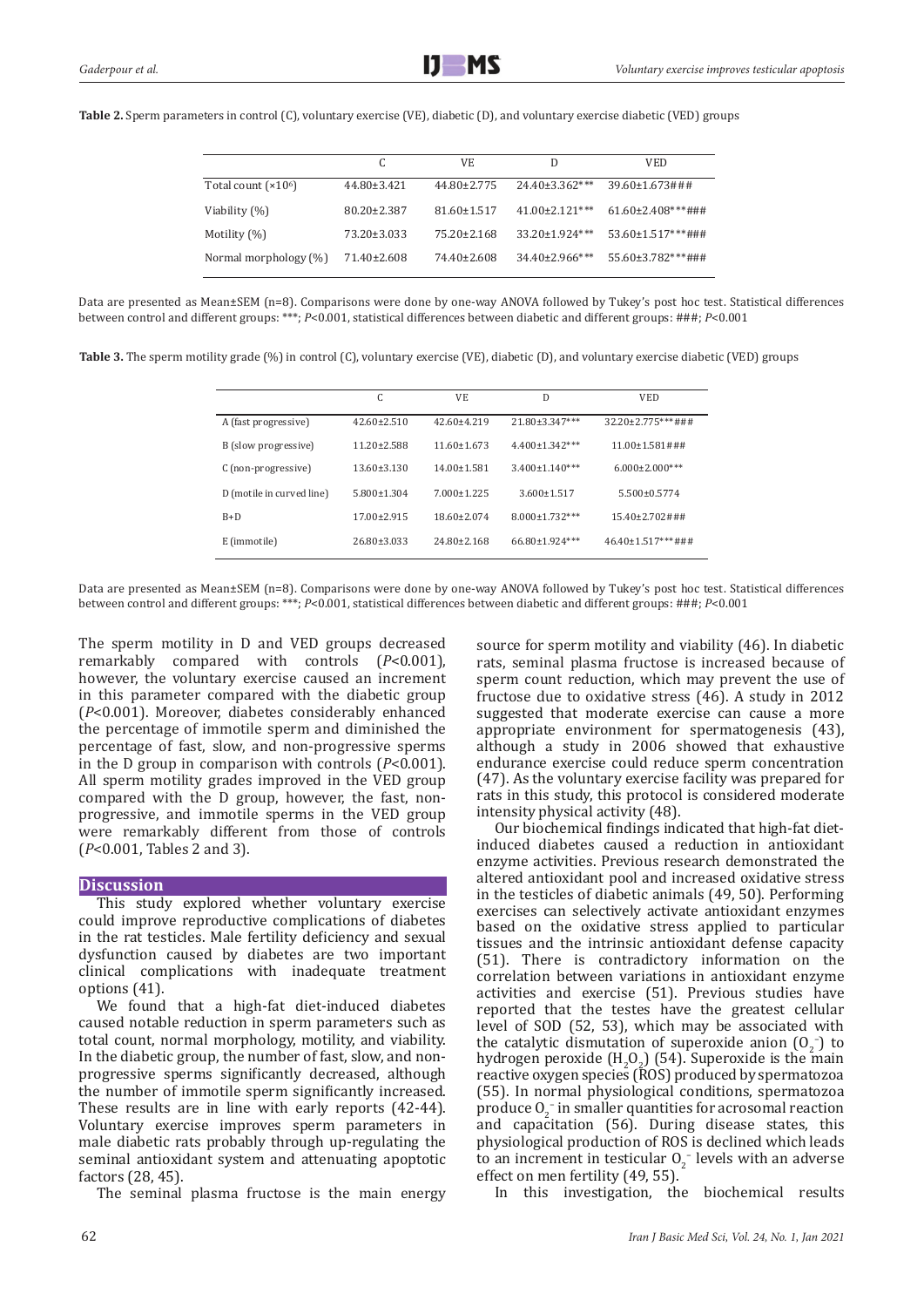demonstrated that voluntary exercise diminished oxidative stress but increased the levels of GPx, CAT, and SOD enzymes in the testes of HFD-induced diabetic rats. Many investigations have reported that prolonged exercise positively changes oxidative homeostasis in cells and tissues by reducing the basal oxidative injury levels and enhancing resistance against oxidative stress (56-60). Also, regular exercise can lead to antioxidant capacity adaptation and protect cells from the adverse impacts of oxidative stress, which inhibits cellular damage (57).

MiRNAs can control the expression of genes through binding and modulating the translation of particular mRNAs (61). Many miRNAs in mammals are still waiting to be identified, and only a little is identified about the levels of miRNA expression or patterns in spermatogenesis. Therefore, it is necessary to study miRNA relating to spermatogenesis such as miR-34a. SIRT1 was proven to attach miR-34a back to p53. SIRT1 is an NAD+ -dependent deacetylase, which suppresses the activity of p53 through post-transcriptional deacetylation of p53 protein (62). MiR-34a targets Sirt1 mRNA, resulting in a decline of SIRT1 protein (14), the impact of which reduces the deacetylase activity of SIRT1's histone and elevated acetylated P53, as an activated form of the P53 protein (14, 63). The activation of P53 increases the transcription of the miR-34a gene, providing more miR-34a that reduces SIRT1 protein in testicles (24). Apoptosis is a physiological mechanism whereby unwanted or damaged cells are removed from the organism. Recent investigations revealed that miR-34a ectopic expression can induce apoptosis in cell lines of neuroblastoma (64). The pro-apoptotic roles of miR-34a were confirmed by a lot of studies in different cancer entities and some anti-apoptotic genes verified as miR-34 targets (20, 65, 66). MiR-34a inhibition protects cells in wild-type p53-expressing cells from the DNA damage that induces apoptosis, showing that miR-34a is needed for p53 induced apoptosis (65).

In this study, our data revealed that testicular miR-34a and Ac-p53 expression increased in testes of diabetic rats. Our results were in line with Jiao *et al.* study which showed miR-34a increased in the testis of diabetic mice (24). Another study indicated that p53 activation was augmented in the testicles of diabetic mice (67). Moreover, reduced SIRT1 protein was detected in the testicles of diabetic rats (68). Supporting these results, the present study showed reduced testicular SIRT1 expression in diabetic rats. This elevated miR-34a level might be responsible for the reduced expression of SIRT1 protein under the diabetic condition. Moreover, the TUNEL method findings indicated the great number of TUNEL-positive apoptotic cells as well as the elevated cellular and tubular apoptotic indexes in testicles of diabetic animals. These results were in line with former research (69). Treatment with voluntary exercise increased SIRT1 expression in testicular tissue and reduced miR-34a and Ac-p53 expression in diabetic rats. Voluntary exercise also reduced the number of TUNELpositive apoptotic cells in testicles of diabetic animals and could reduce the cellular and tubular apoptotic indexes in VED animals.

## **Conclusion**

The findings disclosed that voluntary exercise can

*Iran J Basic Med Sci, Vol. 24, No. 1, Jan 2021* 63

be an effective method for improving spermatogenesis and reducing apoptosis in testicles of diabetics by reducing oxidative stress and alteration in the miR-34a/ SIRT1/p53 pathway. However, many investigations are necessary to clarify these results.

# **Acknowledgment**

All authors read the manuscript and confirm the data. We cordially appreciate the personnel of the Drug Applied Research Center of Tabriz University of Medical Sciences for guidance and help.

# **Funding**

 This manuscript is part of an MSc research project and is supported by a grant (No: 59715) from Drug Applied Research Center, Tabriz University of Medical Sciences, Tabriz, Iran.

# **Conflicts of Interest**

Authors have no conflicts of interest to declare.

# **References**

1. Shokri F, Shokoohi M, Niazkar HR, Abadi ARR, Kalarestaghi H, Ahin M. Investigation the spermatogenesis and testis structure in diabetic rats after treatment with Galega officinalis Extract. Crescent J Med Biol Sci 2019; 6:31-36.

2. Bhattacharya SM, Ghosh M, Nandi N. Diabetes mellitus and abnormalities in semen analysis. J Obstet Gynaecol Res 2014; 40:167-171.

3. Jain GC, Jangir RN. Modulation of diabetes-mellitus-induced male reproductive dysfunctions in experimental animal models with medicinal plants. Pharmacogn Rev 2014; 8:113-121.

4. Roessner C, Paasch U, Kratzsch J, Glander H-J, Grunewald S. Sperm apoptosis signalling in diabetic men. Reprod Biomed Online 2012; 25:292-299.

5.de Lamirande E, O'Flaherty C. Sperm activation: role of reactive oxygen species and kinases. Biochim Biophys Acta 2008; 1784:106-115.

6. La Vignera S, Condorelli R, Vicari E, D'agata R, Salemi M, Calogero A. High levels of lipid peroxidation in semen of diabetic patients. Andrologia 2012; 44:565-570.

7. Agbaje I, Rogers D, McVicar C, McClure N, Atkinson A, Mallidis C*, et al.* Insulin dependant diabetes mellitus: implications for male reproductive function. Hum Reprod 2007; 22:1871-1877.

8. Delfino M, Imbrogno N, Elia J, Capogreco F, Mazzilli F. Prevalence of diabetes mellitus in male partners of infertile couples. Minerva Urol Nefrol 2007; 59:131-135.

9.Khaneshi F, Nasrolahi O, Azizi S, Nejati V. Sesame effects on testicular damage in streptozotocin-induced diabetes rats. Avicenna J Phytomed 2013; 3:347-355.

10. Zavvari Oskuye Z, Mirzaei Bavil F, Hamidian GR, Mehri K, Qadiri A, Ahmadi M, *et al.* The effect of troxerutin on male fertility in prepubertal type 1 diabetic male rats. Iran J Basic Med Sci 2019; 22:197-205.

11. Rains JL, Jain SK. Oxidative stress, insulin signaling, and diabetes. Free Radic Biol Med 2011; 50:567-575.

12. Heydari H, Ghiasi R, Ghaderpour S, Keyhanmanesh R. The mechanisms involved in obesity-induced male infertility. Curr Diabetes Rev 2020; Online ahead of print.

13. Maritim A, Sanders a, Watkins Iii J. Diabetes, oxidative stress, and antioxidants: a review. J Biochem Mol Toxicol 2003; 17:24-38.

14. Yamakuchi M, Ferlito M, Lowenstein CJ. miR-34a repression of SIRT1 regulates apoptosis. Proc Natl Acad Sci U S A 2008; 105:13421-13426.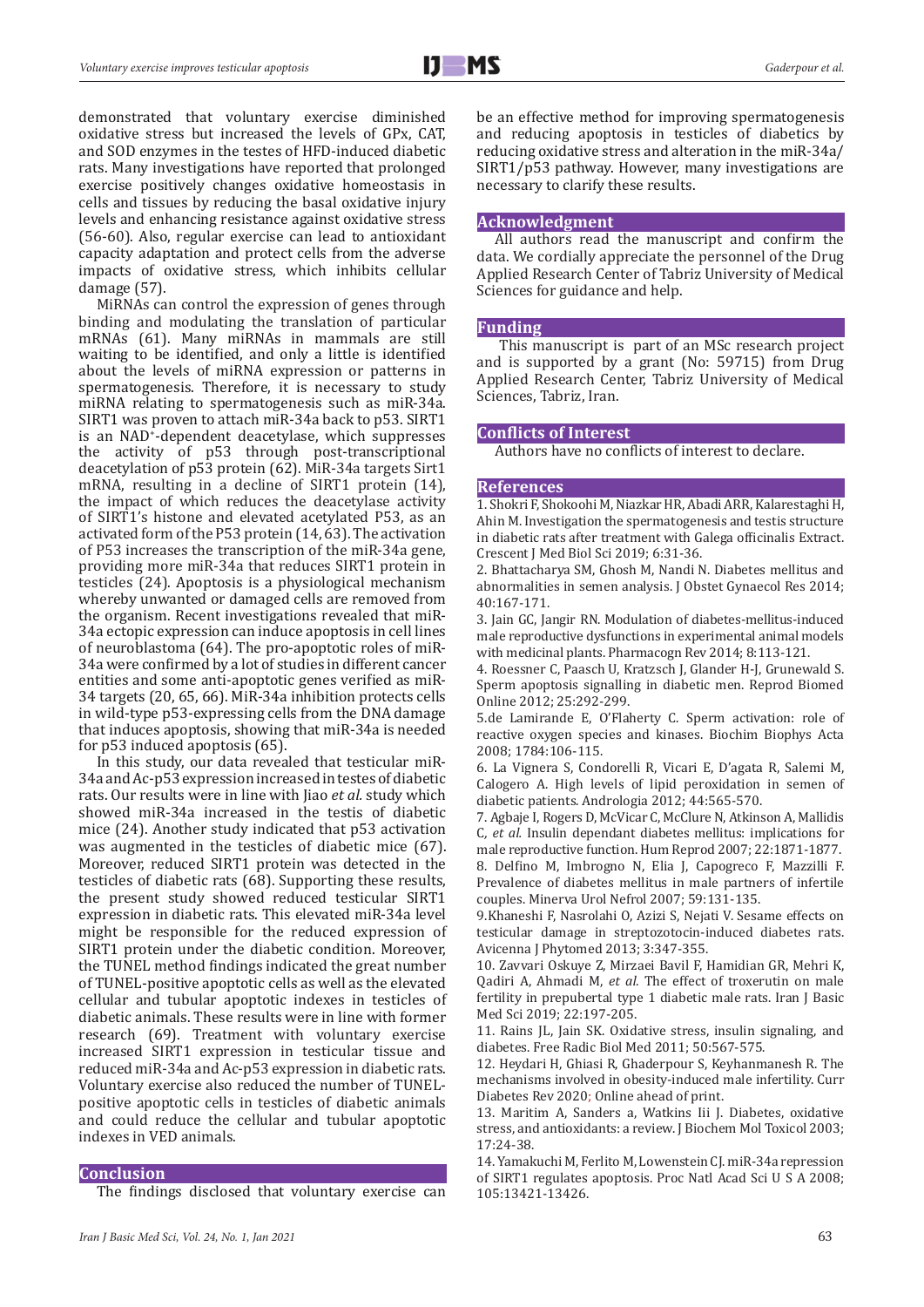15. Zhang F, Cui J, Liu X, Lv B, Liu X, Xie Z*, et al.* Roles of microRNA-34a targeting SIRT1 in mesenchymal stem cells. Stem Cell Res Ther 2015; 6:195-207.

16. Ghazipour AM, Shirpoor A, Ghiasi R, Pourheydar B, Khalaji N, Naderi R. Cyclosporine A induces testicular injury via mitochondrial apoptotic pathway by regulation of mir-34a and sirt-1 in male rats: The rescue effect of curcumin. Chem Biol Interact 2020; 327:109180.

17. Fatemi N, Sanati MH, Shamsara M, Moayer F, Zavarehei MJ, Pouya A*, et al.* TBHP-induced oxidative stress alters microRNAs expression in mouse testis. J Assist Reprod Genet 2014; 31:1287-1293.

18. Türk G, Sönmez M, Çeribaşı AO, Yüce A, Ateşşahin A. Attenuation of cyclosporine A-induced testicular and spermatozoal damages associated with oxidative stress by ellagic acid. Int Immunopharmacol 2010; 10:177-182.

19. Tabuchi T, Satoh M, Itoh T, Nakamura M. MicroRNA-34a regulates the longevity-associated protein SIRT1 in coronary artery disease: effect of statins on SIRT1 and microRNA-34a expression. Clin Sci 2012; 123:161-171.

20. Chang T-C, Wentzel EA, Kent OA, Ramachandran K, Mullendore M, Lee KH*, et al.* Transactivation of miR-34a by p53 broadly influences gene expression and promotes apoptosis. Mol Cell 2007; 26:745-752.

21. Ito T, Yagi S, Yamakuchi M. MicroRNA-34a regulation of endothelial senescence. Biochem Biophys Res Commun 2010; 398:735-740.

22. Zhao T, Li J, Chen AF. MicroRNA-34a induces endothelial progenitor cell senescence and impedes its angiogenesis via suppressing silent information regulator 1. Am J Physiol Endocrinol Metab 2010; 299:E110-E116.

23. Lee J, Padhye A, Sharma A, Song G, Miao J, Mo Y-Y*, et al.* A pathway involving farnesoid X receptor and small heterodimer partner positively regulates hepatic sirtuin 1 levels via microRNA-34a inhibition. J Biol Chem 2010; 285:12604- 12611.

24. Jiao D, Zhang H, Jiang Z, Huang W, Liu Z, Wang Z*, et al.* MicroRNA-34a targets sirtuin 1 and leads to diabetes-induced testicular apoptotic cell death. J Mol Med 2018; 96:939-949.

25. Backe MB, Novotny GW, Christensen DP, Grunnet LG, Mandrup-Poulsen T. Altering β-cell number through stable alteration of miR-21 and miR-34a expression. Islets 2014; 6:e27754-8.

26. Maedler K, Carr RD, Bosco D, Zuellig RA, Berney T, Donath MY. Sulfonylurea induced β-cell apoptosis in cultured human islets. J Clin Endocrinol Metab 2005; 90:501-506.

27. Adaramoye O, Akanni O, Adesanoye O, Labo-Popoola O, Olaremi O. Evaluation of toxic effects of metformin hydrochloride and glibenclamide on some organs of male rats. Niger J Physiol Sci 2012; 27:137-144.

28. Ghorbanzadeh V, Mohammadi M, Mohaddes G, Darishnejad H, Chodari L. Effect of crocin and voluntary exercise on P53 protein in pancreas of type2 diabetic rats. Pharm Sci 2017; [23:](https://ps.tbzmed.ac.ir/Archive/23/3)182-188.

29. Duclos M, Corcuff J, Pehourcq F, Tabarin A. Decreased pituitary sensitivity to glucocorticoids in endurance-trained men. Eur J Endocrinol 2001; 144:363-368.

30. Campbell JE, Király MA, Atkinson DJ, D'souza AM, Vranic M, Riddell MC. Regular exercise prevents the development of hyperglucocorticoidemia via adaptations in the brain and adrenal glands in male Zucker diabetic fatty rats. Am J Physiol Regul Integr Comp Physiol 2010; 299:R168-R176.

31. Bradley RL, Jeon JY, Liu F-F, Maratos-Flier E. Voluntary exercise improves insulin sensitivity and adipose tissue inflammation in diet-induced obese mice. Am J Physiol Endocrinol Metab 2008; 295:E586-E594.

32. Ghiasi R, Naderi R, Mozaffar A, Alihemmati A. The effect of

swimming training on oxidative stress, SIRT1 gene expression, and histopathology of hepatic tissue in type 2 diabetic rats. Biologia Futura 2019; 70:167-174.

33. Ghorbanzadeh V, Mohammadi M, Dariushnejad H, Chodari L, Mohaddes G. Effects of crocin and voluntary exercise, alone or combined, on heart VEGF-A and HOMA-IR of HFD/ STZ induced type 2 diabetic rats. J Endocrinol Invest 2016; 39:1179-1186.

34. Chodari L, Mohammadi M, Ghorbanzadeh V, Dariushnejad H, Mohaddes G. Testosterone and voluntary exercise promote angiogenesis in hearts of rats with diabetes by enhancing expression of VEGF-A and SDF-1a. Can J Diabetes 2016; 40:436-441.

35. Ren Y, Du C, Shi Y, Wei J, Wu H, Cui H. The Sirt1 activator, SRT1720, attenuates renal fibrosis by inhibiting CTGF and oxidative stress. Int J Mol Med 2017; 39:1317-1324.

36. Shokoohi M, Shoorei H, Khaki A, Khaki A, Moghimian M, Abtahi-Eivary SH. Hesperidin attenuated apoptotic-related genes in testicle of a male rat model of varicocoele. Andrology 2019; 8: 249-258.

37. Qadiri A, Bavil FM, Hamidian G, Oskuye ZZ, Ahmadi M, Oghbaei H*, et al.* Administration of troxerutin improves testicular function and structure in type-1 diabetic adult rats by reduction of apoptosis. Avicenna J Phytomed 2019; 9:374- 385.

38. Keyhanmanesh R, Hamidian G, Alipour MR, Oghbaei H. Beneficial treatment effects of dietary nitrate supplementation on testicular injury in streptozotocin-induced diabetic male rats. Reprod Biomed Online 2019; 39:357-371.

39. Oghbaei H, Alipour MR, Hamidian G, Ahmadi M, Ghorbanzadeh V, Keyhanmanesh R. Two months sodium nitrate supplementation alleviates testicular injury in streptozotocin-induced diabetic male rats. Exp Physiol 2018; 103:1603-1617.

40. Keyhanmanesh R, Hamidian G, Alipour MR, Ranjbar M, Oghbaei H. Protective effects of sodium nitrate against testicular apoptosis and spermatogenesis impairments in streptozotocin-induced diabetic male rats. Life Sci 2018; 211:63-73.

41. Shi G-J, Zheng J, Wu J, Qiao H-Q, Chang Q, Niu Y*, et al.* Protective effects of *Lycium barbarum* polysaccharide on male sexual dysfunction and fertility impairments by activating hypothalamic pituitary gonadal axis in streptozotocin-induced type-1 diabetic male mice. Endocr J 2017:EJ16-0430.

42. Oridupa OA, Folasire OF, Owolabi AJ, Aina O. Effect of traditional treatment of diabetes mellitus with *Xanthosoma sagittifolium* on the male reproductive system of Alloxaninduced diabetic Wistar rats. Drug Res 2017; 67:337-342.

43. Vaamonde D, Da Silva-Grigoletto ME, García-Manso JM, Barrera N, Vaamonde-Lemos R. Physically active men show better semen parameters and hormone values than sedentary men. Eur J Appl Physiol 2012; 112:3267-3273.

44. Mangoli E, Talebi AR, Anvari M, Pourentezari M. Effects of experimentally-induced diabetes on sperm parameters and chromatin quality in mice. Iran J Reprod Med 2013; 11:53-60. 45. Samadian Z, Tofighi A, Razi M, Tolouei Azar J, Ghaderi Pakdel F. Moderate-intensity exercise training ameliorates the diabetes-suppressed spermatogenesis and improves sperm parameters: Insole and simultaneous with insulin. Andrologia 2019; 51:e13457.

46. Maiti R, Karak P, Misra DS, Ghosh D. Diabetes-induced testicular dysfunction correction by hydromethanolic extract of *Tamarindus indica* Linn. seed in male albino rat. Int J Green Pharm 2018; 11: S789-S796.

47.Vaamonde D, Da Silva M, Poblador M, Lancho J. Reproductive profile of physically active men after exhaustive endurance exercise. Int J Sports Med 2006; 27:680-689.